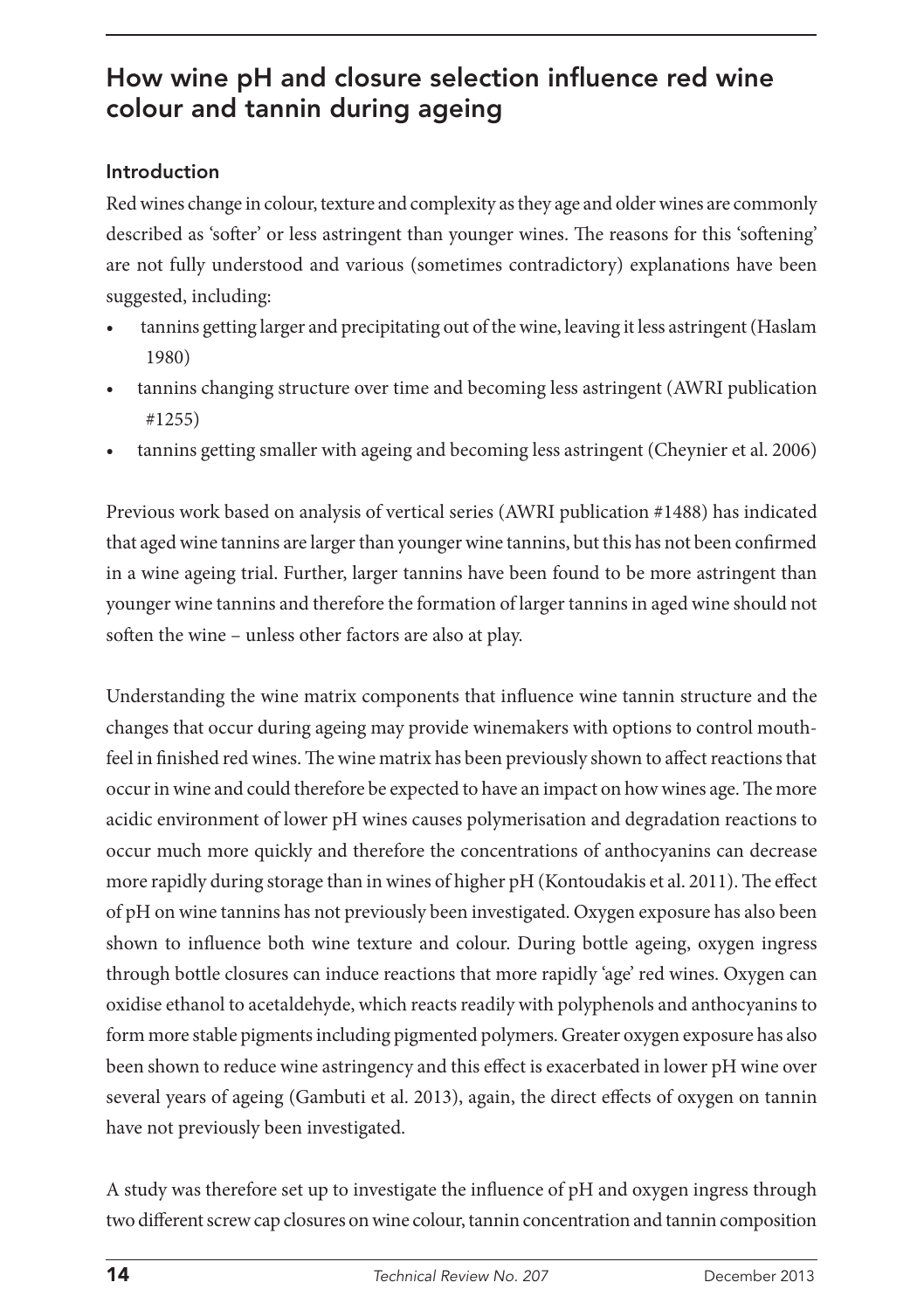during bottle ageing. A single vintage Cabernet Sauvignon (CAS) wine was produced using standard winemaking techniques, including crushing, destemming and addition of cultures for primary and secondary fermentation. Just prior to bottling, the pH was adjusted to either pH 3.2, 3.5 or 3.8 and the wine was bottled under screw cap using either a SaranTin (ST) liner (to restrict all oxygen ingress) or a Saranex (Sx) liner (to allow a minimal oxygen ingress). Changes in colour and tannin were monitored over 24 months.

### How tannins change with wine ageing

Changes in tannin structure have not previously been measured as part of an ageing trial, but trends have been previously investigated using vertical series of wines (AWRI publication #1488). The difficulty in drawing conclusions from vertical series is that the inevitable seasonal differences in grape composition as well as potential differences in winemaking style can alter the initial wine composition. The objective for this project was to monitor changes in a single vintage wine over time in bottle.

Over the 24 months in bottle, a substantial decrease in tannin concentration was observed (Figure 1a), presumably due to the degradation of tannins into smaller molecules. The reduction in tannin concentration would contribute to astringency softening with ageing. A decrease in tannin concentration has long been speculated as the reason for the change in wine texture with ageing, however this is the first study to confirm that this does occur.



Figure 1. General trends in tannin concentration (a), proportion of pigmented tannin (as a percent of the total tannin) (b), wine colour density (WCD) (c), and Hue (d) in CAS wine with bottle ageing. Results shown 12.0 3,000 are averages of all wines under both closures and all pH levels to show overall trends.  $P$ eht  $\frac{1}{P}$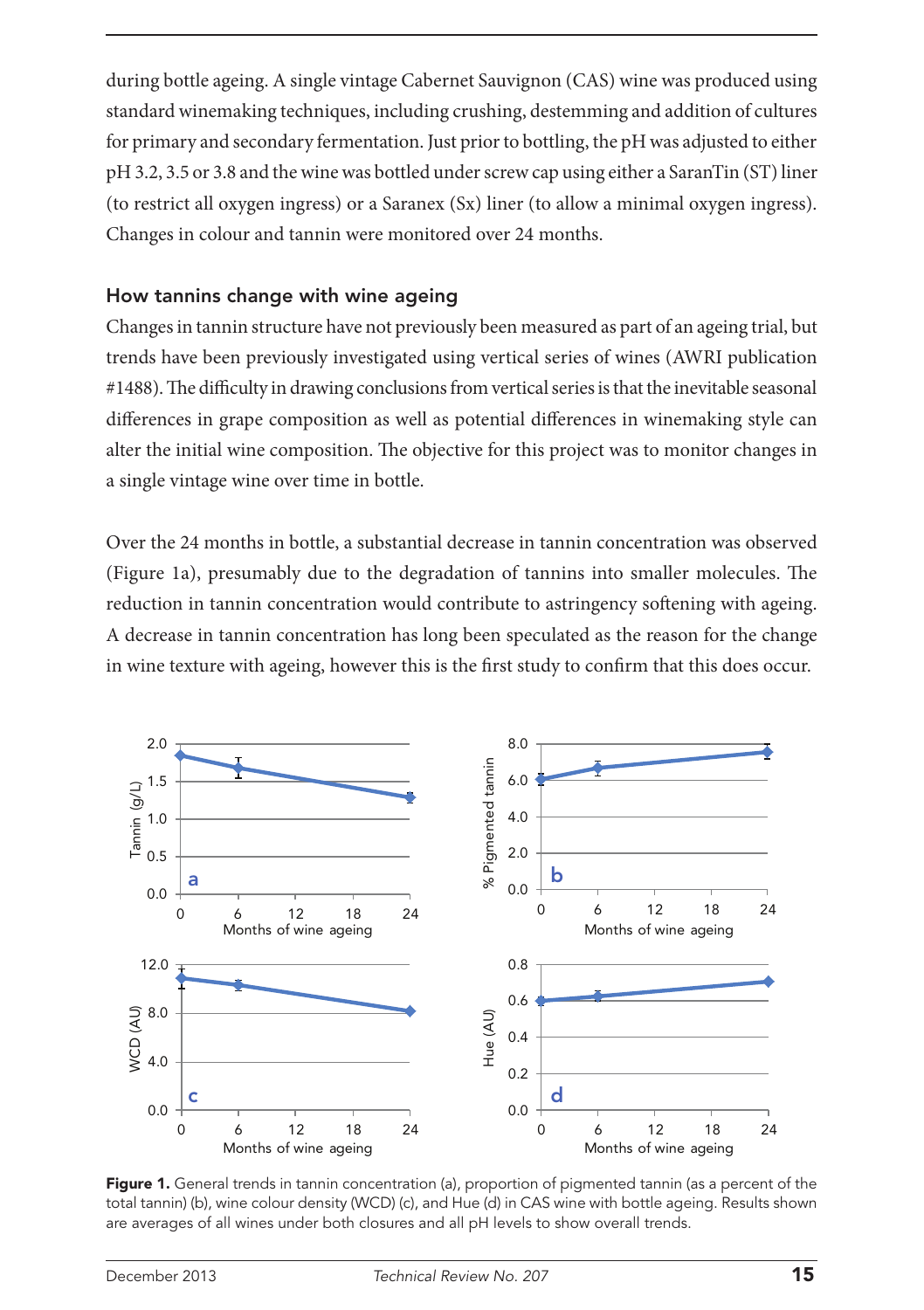As the total amount of tannin decreased, the proportion of tannin that is pigmented gradually increased (Figure 1b). This indicated that the anthocyanins in red wine were being converted into pigmented tannins, which contribute to the longer term colour stability of wine. Wine colour density (WCD), which relates directly to the purple colour of wines, decreased gradually over time reflecting the decrease in anthocyanins (Figure 1c). Wine hue, which relates more to an orange colour in the wine, increased with ageing, further indicating that pigmented tannins are formed from the purple anthocyanins (Figure 1d).

Wine ageing also slightly decreased the size of the tannins (Figure 2). This was measured using two methods: mean degree of polymerization (mDp) and tannin molecular weight. For mDp, the tannins are broken apart into smaller fragments and the number and type of fragments are calculated to give the average number of subunits in each polymer. This method is most useful for grape tannins (due to higher % tannin fragmentation as described below), but can also be indicative of wine tannin size. A more useful method for wine tannins is to measure the average tannin molecular weight. This method also has limitations but gives a good indication of wine tannin size. In this instance, both methods indicated that tannin size decreased over the 24 months in bottle. This may also lead to the softening of wine astringency with ageing since smaller tannins are known to be less astringent than large tannins. d<br>re<br>h : es<br>Pigmente<br>Dispe

#### Impacts of wine pH and bottle closure on wine colour and tannins with ageing of wine pH and bottle closure on wine colour and tannins with

Wine pH and selected closure type did not change the general trends that were observed with wine ageing but did have a dramatic impact on the speed of these reactions. Within six months, the differences in pH had started to influence wine colour and tannin structure, with 0.4 these changes even more apparent after 24 months (Figure 3). The lower pH wines (pH 3.2) contained substantially fewer anthocyanins than the pH 3.8 wines (Figure 3a), and this related to the formation of more  $SO_2$  non-bleachable pigments (% stable pigments) in the pH 3.2 mation of more  $SO_2$  non-blead u<br>nt<br>se s (% stable pigments) in the pr en<br>De



Figure 2. Impact of wine ageing on tannin size as measure by mean degree of polymerization (mDp) (a); and molecular weight (b). Results shown are averages of all wines under both closures and all pH levels to show overall trends.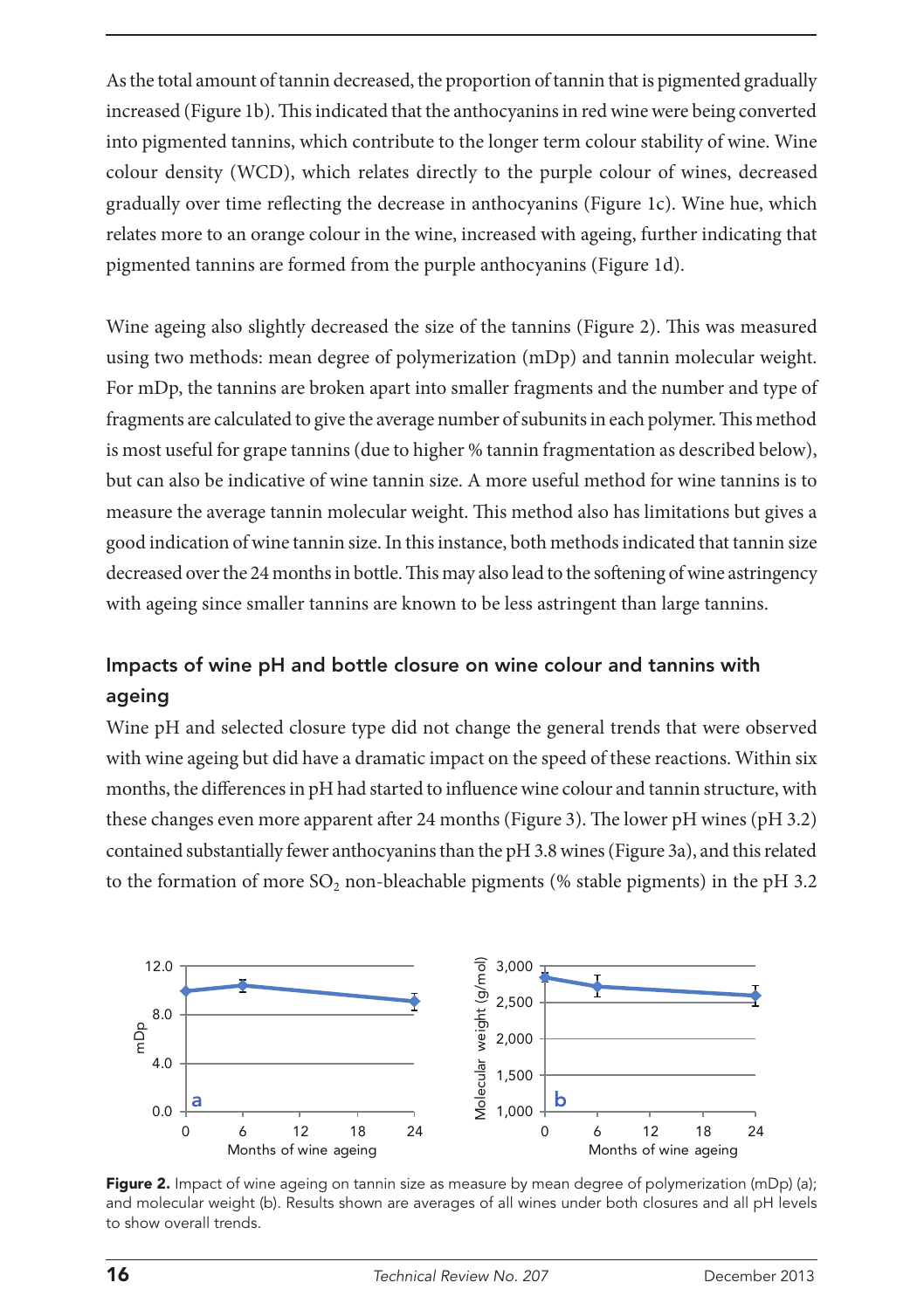wines (Figure 3b). Slight oxygen exposure through the lined screw cap (Sx) exacerbated the impact of the more acidic wine with a further decrease in overall anthocyanin concentration. Changes in the tannin structure were also affected by pH and closure type. One of the main measures for assessing tannins is how readily they break apart into smaller fragments in the presence of acid. This is referred as % yield of the reaction or % tannin fragmentation. The more readily the tannin can be fragmented (greater % tannin fragmentation), the simpler the tannin composition and, potentially, the more astringent the tannin. With wine ageing, the % tannin fragmentation decreased substantially in all wines, indicating that the tannin was becoming more complex probably due to interactions with itself as well as other components of the wine such as anthocyanins and acetaldehyde. These changes were much more apparent in the pH 3.2 wines (Figure 3c) and particularly under Sx compared with ST screw caps. Such changes to the wine tannin structure may also relate to the softening of astringency with wine ageing.

Another notable change in tannin structure was the proportion of grape seed-like tannin (% epicatechin gallate) (Figure 3d). Generally with ageing, the proportion of these tannins decreases due to oxidation. This was the case in the higher pH wines (pH 3.5 and 3.8), but at lower pH, this proportion remained fairly constant. Conversely, the proportions of the grape skin-like tannins (% epigallocatechin) did not change over time. Generally seed tannins are considered to be more astringent and more bitter than skin tannins, and therefore a decrease would soften wine astringency, as is generally observed with wine ageing. The



Figure 3. Impact of pH on total anthocyanins (a) and % stable pigments (b); and on tannin structure, including % tannin fragmentation (c) and % epicatechin gallate (seed-like tannins) (d).